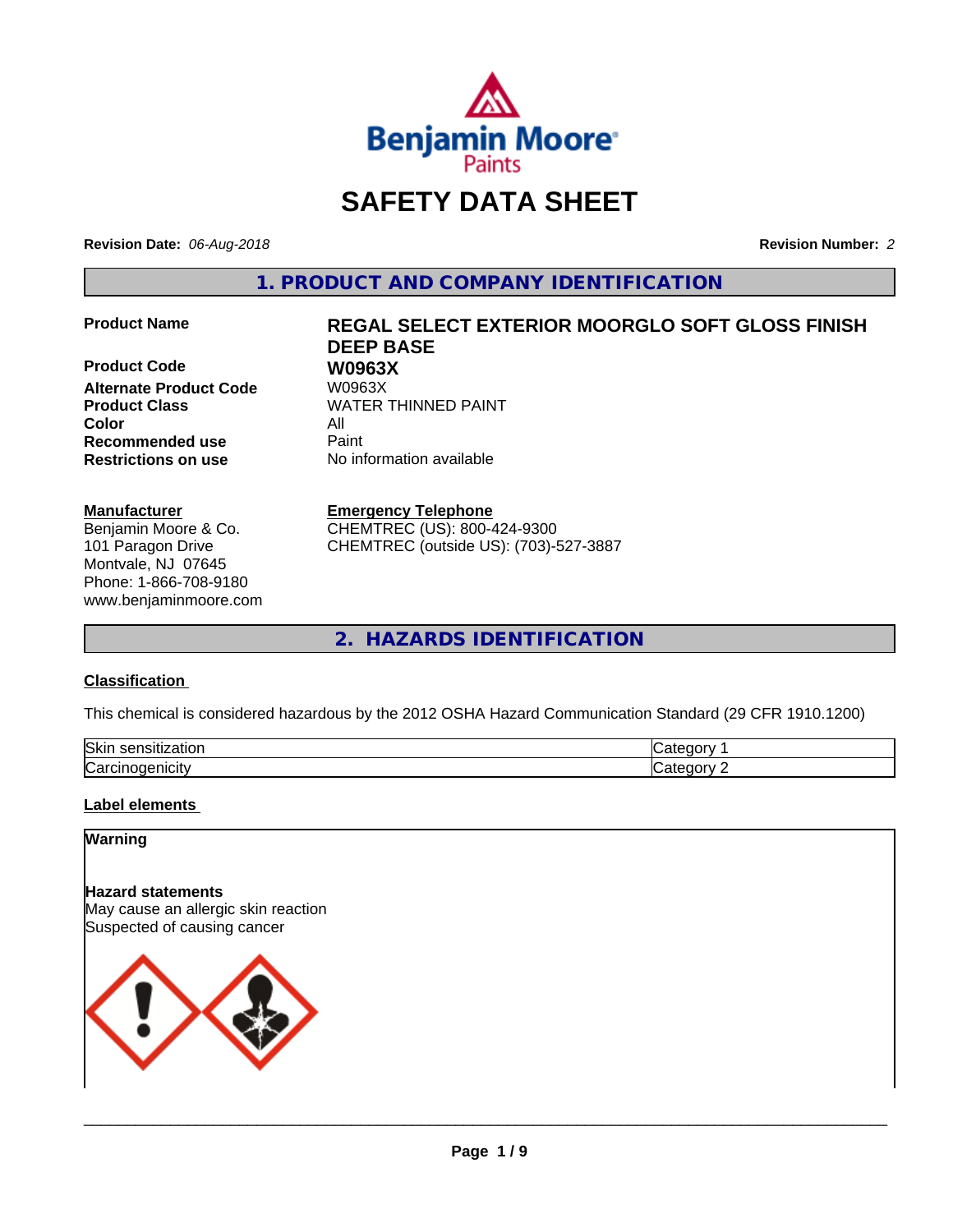**Appearance** liquid **Odor 11 Construction Odor 11 Construction Odor 11 Construction Odor I Construction Odor I Construction Odor I Construction Odor I Construction Odor I Constructio** 

#### **Precautionary Statements - Prevention**

Obtain special instructions before use Do not handle until all safety precautions have been read and understood Use personal protective equipment as required Avoid breathing dust/fume/gas/mist/vapors/spray Contaminated work clothing should not be allowed out of the workplace Wear protective gloves

#### **Precautionary Statements - Response**

IF exposed or concerned: Get medical advice/attention **Skin** IF ON SKIN: Wash with plenty of soap and water If skin irritation or rash occurs: Get medical advice/attention

Wash contaminated clothing before reuse

#### **Precautionary Statements - Storage**

Store locked up

#### **Precautionary Statements - Disposal**

Dispose of contents/container to an approved waste disposal plant

#### **Hazards not otherwise classified (HNOC)**

Not applicable

#### **Other information**

No information available

# **3. COMPOSITION INFORMATION ON COMPONENTS**

| <b>Chemical name</b>                       | CAS No.    | Weight-% |
|--------------------------------------------|------------|----------|
| Titanium dioxide                           | 13463-67-7 |          |
| Sodium C14-C16 olefin sulfonate            | 68439-57-6 | U.5      |
| Urea, N-(3,4-dichlorophenyl)-N,N-dimethyl- | 330-54-1   | U.5      |
| 2-N-octvl-4-Isothiazolin-3-One             | 26530-20-1 | U.5      |

### **4. FIRST AID MEASURES**

| <b>General Advice</b> | No hazards which require special first aid measures.                                                                                                                                                                                |
|-----------------------|-------------------------------------------------------------------------------------------------------------------------------------------------------------------------------------------------------------------------------------|
| <b>Eye Contact</b>    | Rinse thoroughly with plenty of water for at least 15 minutes and consult a<br>physician.                                                                                                                                           |
| <b>Skin Contact</b>   | Wash off immediately with soap and plenty of water while removing all<br>contaminated clothes and shoes. If skin irritation persists, call a physician. Wash<br>clothing before reuse. Destroy contaminated articles such as shoes. |
| <b>Inhalation</b>     | Move to fresh air. If symptoms persist, call a physician.                                                                                                                                                                           |
|                       |                                                                                                                                                                                                                                     |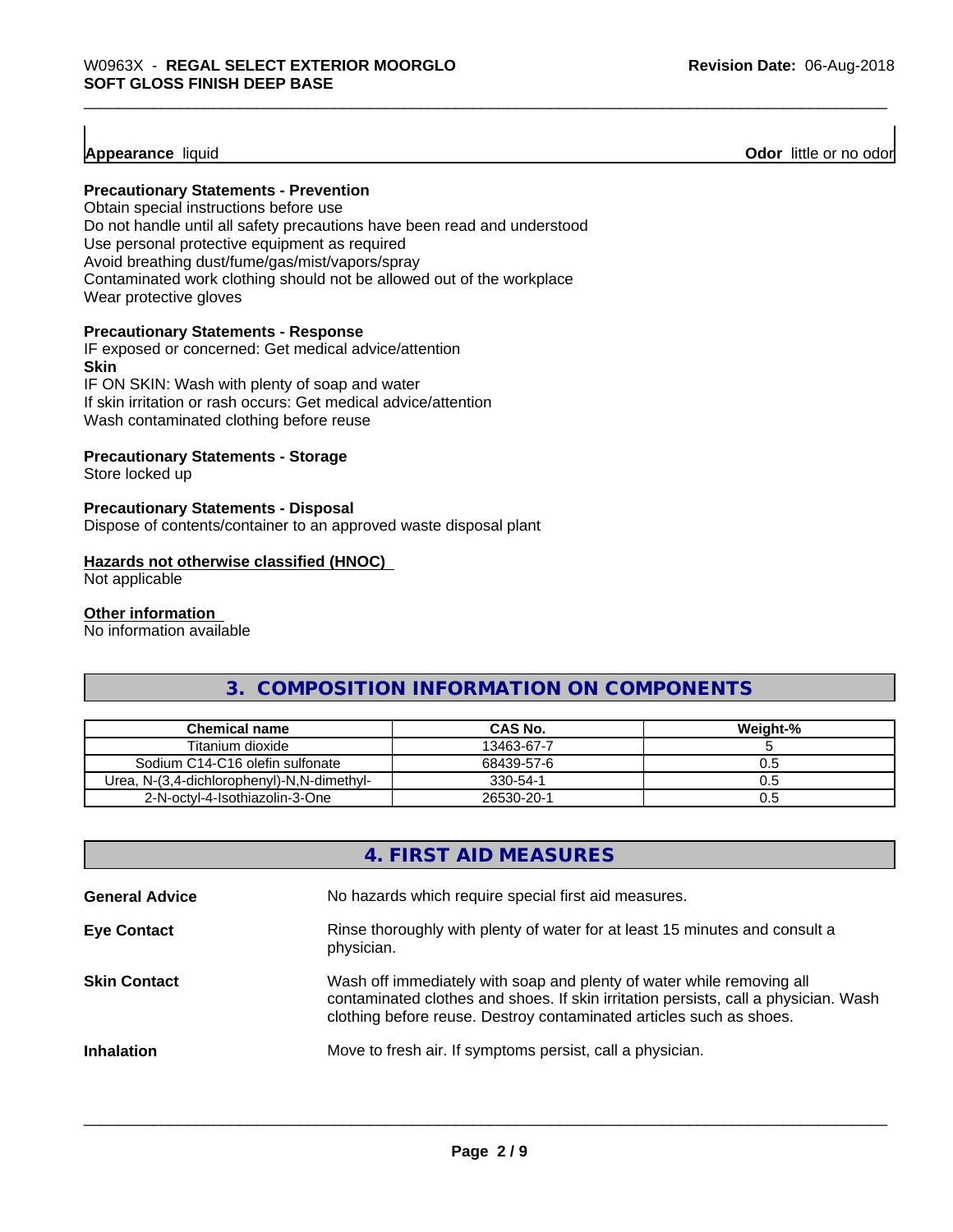### \_\_\_\_\_\_\_\_\_\_\_\_\_\_\_\_\_\_\_\_\_\_\_\_\_\_\_\_\_\_\_\_\_\_\_\_\_\_\_\_\_\_\_\_\_\_\_\_\_\_\_\_\_\_\_\_\_\_\_\_\_\_\_\_\_\_\_\_\_\_\_\_\_\_\_\_\_\_\_\_\_\_\_\_\_\_\_\_\_\_\_\_\_ W0963X - **REGAL SELECT EXTERIOR MOORGLO SOFT GLOSS FINISH DEEP BASE**

| Ingestion                                                                        |                                                               | Clean mouth with water and afterwards drink plenty of water. Consult a physician<br>if necessary.                                            |                                                    |                                |
|----------------------------------------------------------------------------------|---------------------------------------------------------------|----------------------------------------------------------------------------------------------------------------------------------------------|----------------------------------------------------|--------------------------------|
| <b>Most Important</b><br><b>Symptoms/Effects</b>                                 |                                                               | May cause allergic skin reaction.                                                                                                            |                                                    |                                |
| <b>Notes To Physician</b>                                                        |                                                               | Treat symptomatically.                                                                                                                       |                                                    |                                |
|                                                                                  |                                                               |                                                                                                                                              | 5. FIRE-FIGHTING MEASURES                          |                                |
| <b>Suitable Extinguishing Media</b>                                              |                                                               | Use extinguishing measures that are appropriate to local<br>circumstances and the surrounding environment.                                   |                                                    |                                |
| <b>Protective Equipment And Precautions For</b><br><b>Firefighters</b>           |                                                               | As in any fire, wear self-contained breathing apparatus<br>pressure-demand, MSHA/NIOSH (approved or equivalent)<br>and full protective gear. |                                                    |                                |
| <b>Specific Hazards Arising From The Chemical</b>                                |                                                               | Closed containers may rupture if exposed to fire or<br>extreme heat.                                                                         |                                                    |                                |
| <b>Sensitivity To Mechanical Impact</b>                                          |                                                               | No                                                                                                                                           |                                                    |                                |
|                                                                                  | <b>Sensitivity To Static Discharge</b>                        |                                                                                                                                              | No                                                 |                                |
| <b>Flash Point Data</b><br>Flash Point (°F)<br>Flash Point (°C)<br><b>Method</b> |                                                               |                                                                                                                                              | Not applicable<br>Not applicable<br>Not applicable |                                |
| <b>Flammability Limits In Air</b>                                                |                                                               |                                                                                                                                              |                                                    |                                |
|                                                                                  | Lower flammability limit:<br><b>Upper flammability limit:</b> |                                                                                                                                              | Not applicable<br>Not applicable                   |                                |
| <b>NFPA</b>                                                                      | Health: 1                                                     | Flammability: 0                                                                                                                              | Instability: 0                                     | <b>Special: Not Applicable</b> |
| <b>NFPA Legend</b><br>0 - Not Hazardous<br>1 - Slightly<br>2 - Moderate          |                                                               |                                                                                                                                              |                                                    |                                |

3 - High 4 - Severe

*The ratings assigned are only suggested ratings, the contractor/employer has ultimate responsibilities for NFPA ratings where this system is used.*

*Additional information regarding the NFPA rating system is available from the National Fire Protection Agency (NFPA) at www.nfpa.org.*

# **6. ACCIDENTAL RELEASE MEASURES**

**Personal Precautions** Avoid contact with skin, eyes and clothing. Ensure adequate ventilation.

 $\overline{\phantom{a}}$  ,  $\overline{\phantom{a}}$  ,  $\overline{\phantom{a}}$  ,  $\overline{\phantom{a}}$  ,  $\overline{\phantom{a}}$  ,  $\overline{\phantom{a}}$  ,  $\overline{\phantom{a}}$  ,  $\overline{\phantom{a}}$  ,  $\overline{\phantom{a}}$  ,  $\overline{\phantom{a}}$  ,  $\overline{\phantom{a}}$  ,  $\overline{\phantom{a}}$  ,  $\overline{\phantom{a}}$  ,  $\overline{\phantom{a}}$  ,  $\overline{\phantom{a}}$  ,  $\overline{\phantom{a}}$ 

**Other Information** Prevent further leakage or spillage if safe to do so.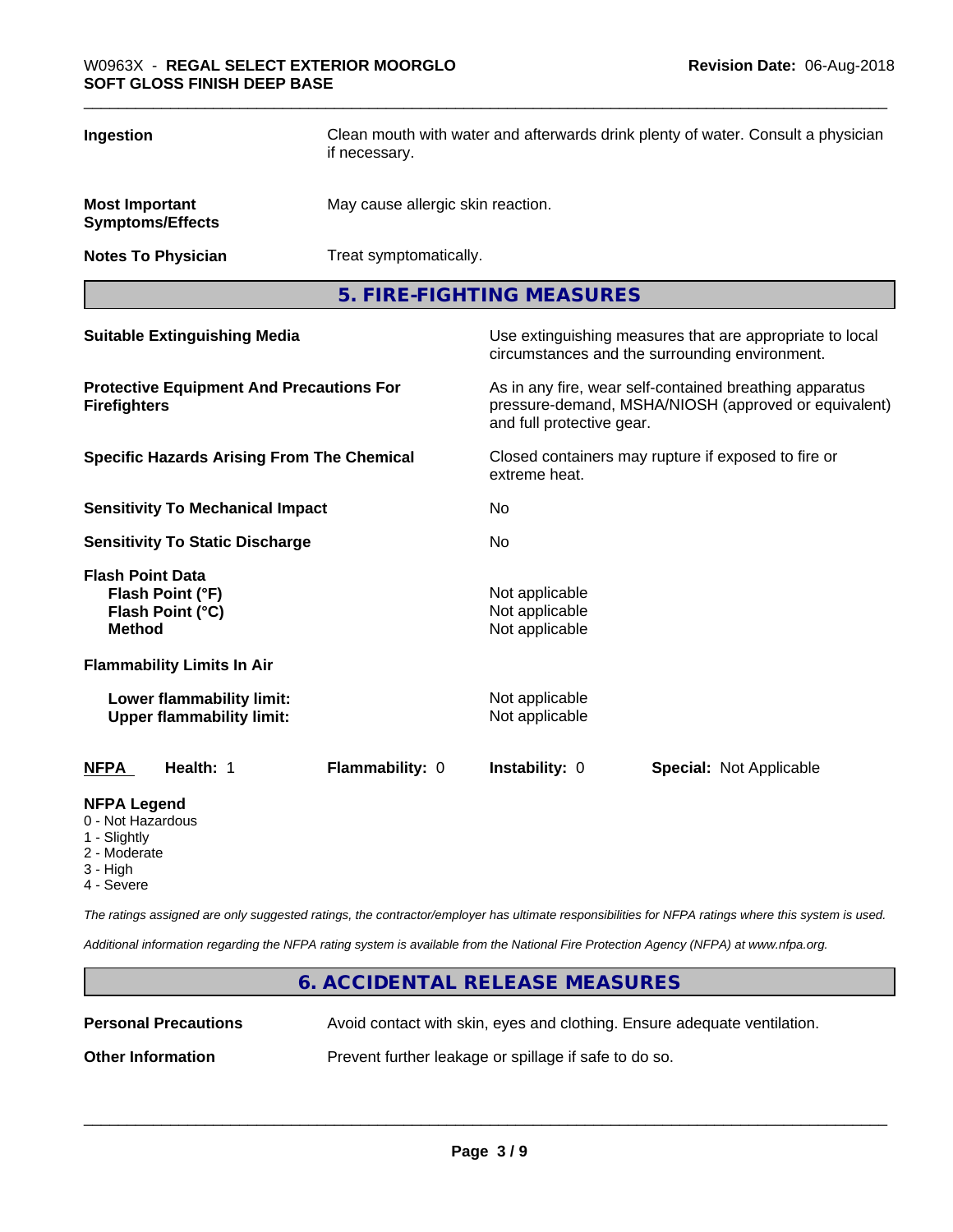| <b>Environmental precautions</b> | See Section 12 for additional Ecological Information.                                                                                                                            |  |
|----------------------------------|----------------------------------------------------------------------------------------------------------------------------------------------------------------------------------|--|
| <b>Methods for Cleaning Up</b>   | Soak up with inert absorbent material. Sweep up and shovel into suitable<br>containers for disposal.                                                                             |  |
|                                  | 7. HANDLING AND STORAGE                                                                                                                                                          |  |
| <b>Handling</b>                  | Avoid contact with skin, eyes and clothing. Avoid breathing vapors, spray mists or<br>sanding dust. In case of insufficient ventilation, wear suitable respiratory<br>equipment. |  |
| <b>Storage</b>                   | Keep container tightly closed. Keep out of the reach of children.                                                                                                                |  |
| <b>Incompatible Materials</b>    | No information available                                                                                                                                                         |  |
|                                  |                                                                                                                                                                                  |  |

# **8. EXPOSURE CONTROLS/PERSONAL PROTECTION**

#### **Exposure Limits**

| <b>Chemical</b><br>ˈ name                                        | <b>ACGIH TLV</b>                                    | DEI<br>OSHA<br>-- |
|------------------------------------------------------------------|-----------------------------------------------------|-------------------|
| Titanium<br>dioxide                                              | <b>TWA</b><br>MQ/m <sup>3</sup> ∪ m                 | TM/A<br>™ma/m∘    |
| -N.N-dimethvl، <b>.</b><br>-dichlorophenvl)-N.<br>Jrea, N-<br>-4 | <b>TWA</b><br>MQ/m <sup>3</sup> ∪ m<br><b>v</b> v / | N/E               |

#### **Legend**

ACGIH - American Conference of Governmental Industrial Hygienists Exposure Limits OSHA - Occupational Safety & Health Administration Exposure Limits N/E - Not Established

| <b>Engineering Measures</b>                                                                                                   | Ensure adequate ventilation, especially in confined areas.                                                                                                  |  |
|-------------------------------------------------------------------------------------------------------------------------------|-------------------------------------------------------------------------------------------------------------------------------------------------------------|--|
| <b>Personal Protective Equipment</b><br><b>Eye/Face Protection</b><br><b>Skin Protection</b><br><b>Respiratory Protection</b> | Safety glasses with side-shields.<br>Protective gloves and impervious clothing.<br>In case of insufficient ventilation wear suitable respiratory equipment. |  |
| <b>Hygiene Measures</b>                                                                                                       | Avoid contact with skin, eyes and clothing. Remove and wash contaminated<br>clothing before re-use. Wash thoroughly after handling.                         |  |

# **9. PHYSICAL AND CHEMICAL PROPERTIES**

| Appearance                  | liquid                   |
|-----------------------------|--------------------------|
| Odor                        | little or no odor        |
| <b>Odor Threshold</b>       | No information available |
| Density (Ibs/gal)           | $9.1 - 9.2$              |
| <b>Specific Gravity</b>     | $1.09 - 1.11$            |
| рH                          | No information available |
| <b>Viscosity (cps)</b>      | No information available |
| Solubility(ies)             | No information available |
| <b>Water solubility</b>     | No information available |
| <b>Evaporation Rate</b>     | No information available |
| Vapor pressure @20 °C (kPa) | No information available |
| Vapor density               | No information available |
|                             |                          |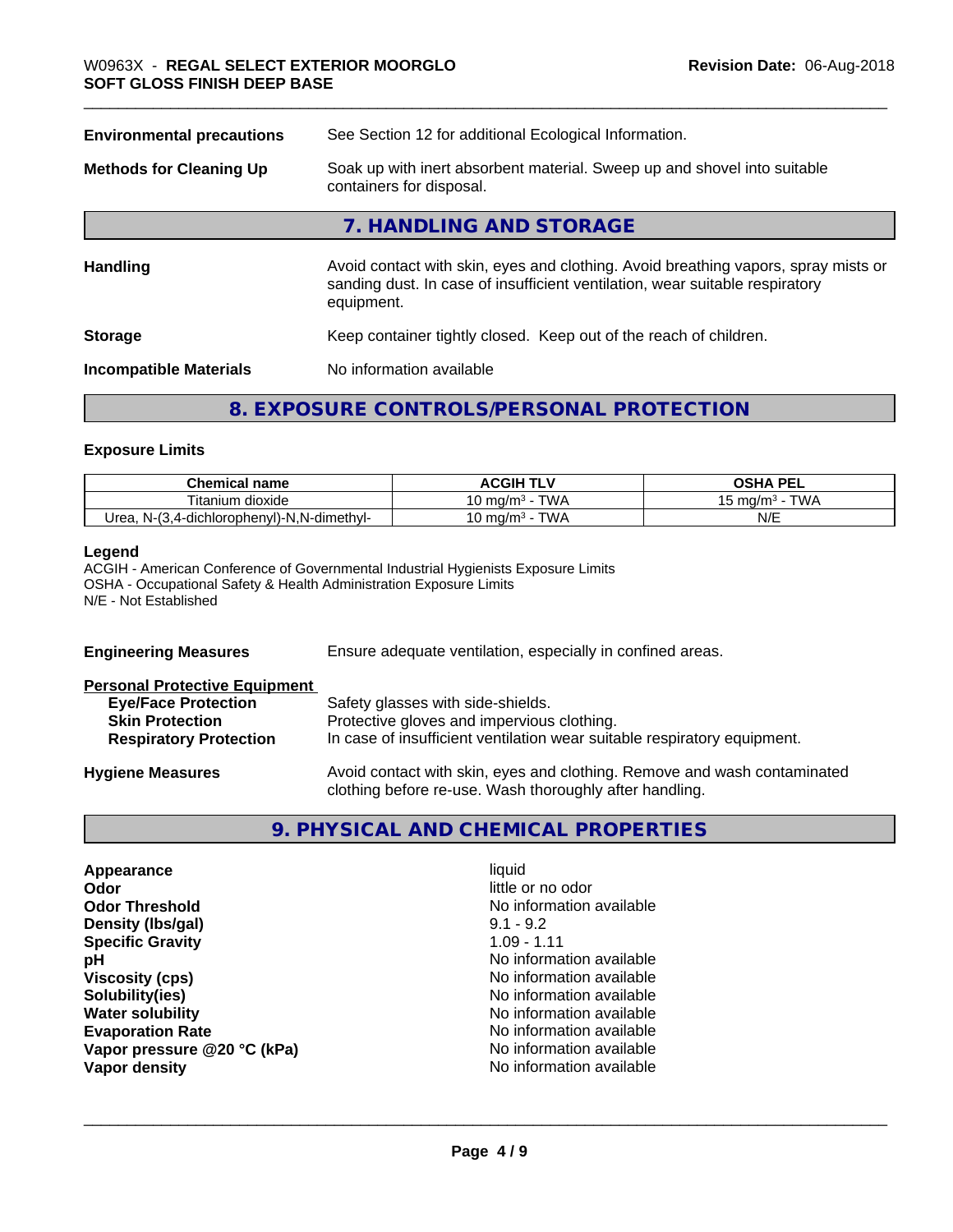| Wt. % Solids                         | $35 - 45$                |
|--------------------------------------|--------------------------|
| Vol. % Solids                        | $30 - 40$                |
| Wt. % Volatiles                      | $55 - 65$                |
| Vol. % Volatiles                     | $60 - 70$                |
| VOC Regulatory Limit (g/L)           | < 50                     |
| <b>Boiling Point (°F)</b>            | 212                      |
| <b>Boiling Point (°C)</b>            | 100                      |
| <b>Freezing Point (°F)</b>           | 32                       |
| <b>Freezing Point (°C)</b>           | 0                        |
| Flash Point (°F)                     | Not applicable           |
| Flash Point (°C)                     | Not applicable           |
| <b>Method</b>                        | Not applicable           |
| Flammability (solid, gas)            | Not applicable           |
| <b>Upper flammability limit:</b>     | Not applicable           |
| Lower flammability limit:            | Not applicable           |
| <b>Autoignition Temperature (°F)</b> | No information available |
| <b>Autoignition Temperature (°C)</b> | No information available |
| Decomposition Temperature (°F)       | No information available |
| Decomposition Temperature (°C)       | No information available |
| <b>Partition coefficient</b>         | No information available |

# **10. STABILITY AND REACTIVITY**

| <b>Reactivity</b>                       | Not Applicable                           |
|-----------------------------------------|------------------------------------------|
| <b>Chemical Stability</b>               | Stable under normal conditions.          |
| <b>Conditions to avoid</b>              | Prevent from freezing.                   |
| <b>Incompatible Materials</b>           | No materials to be especially mentioned. |
| <b>Hazardous Decomposition Products</b> | None under normal use.                   |
| Possibility of hazardous reactions      | None under normal conditions of use.     |

**11. TOXICOLOGICAL INFORMATION**

**Product Information**

#### **Information on likely routes of exposure**

**Principal Routes of Exposure** Eye contact, skin contact and inhalation.

**Acute Toxicity** 

**Product Information** No information available

# **Symptoms** related to the physical, chemical and toxicological characteristics

**Symptoms** No information available

# **Delayed and immediate effects as well as chronic effects from short and long-term exposure**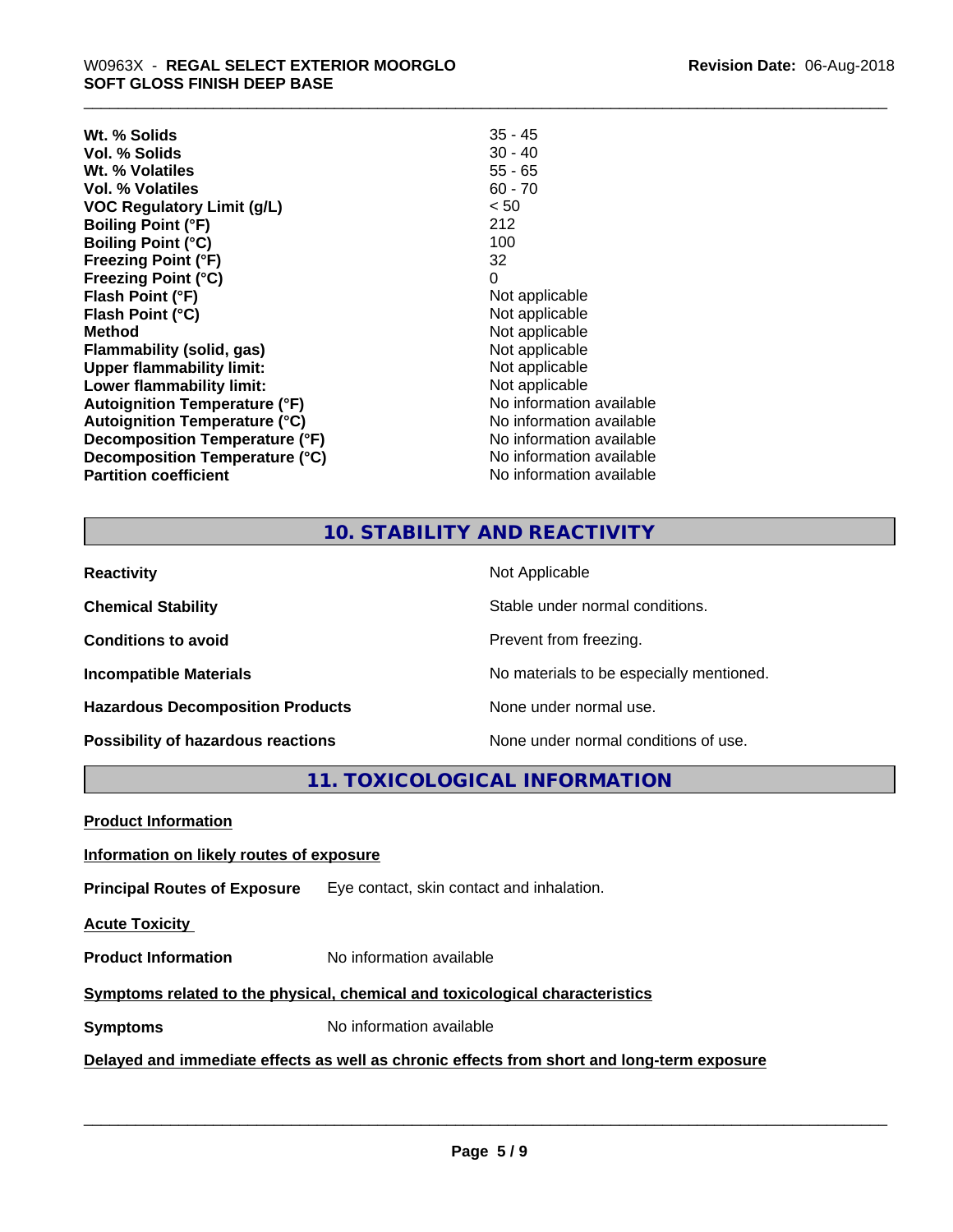| Eye contact                     | May cause slight irritation.                                                      |
|---------------------------------|-----------------------------------------------------------------------------------|
| <b>Skin contact</b>             | Substance may cause slight skin irritation. Prolonged or repeated contact may dry |
|                                 | skin and cause irritation.                                                        |
| <b>Inhalation</b>               | May cause irritation of respiratory tract.                                        |
| Ingestion                       | Ingestion may cause gastrointestinal irritation, nausea, vomiting and diarrhea.   |
| <b>Sensitization</b>            | May cause an allergic skin reaction                                               |
| <b>Neurological Effects</b>     | No information available.                                                         |
| <b>Mutagenic Effects</b>        | No information available.                                                         |
| <b>Reproductive Effects</b>     | No information available.                                                         |
| <b>Developmental Effects</b>    | No information available.                                                         |
| <b>Target organ effects</b>     | No information available.                                                         |
| <b>STOT - single exposure</b>   | No information available.                                                         |
| <b>STOT - repeated exposure</b> | No information available.                                                         |
| Other adverse effects           | No information available.                                                         |
| <b>Aspiration Hazard</b>        | No information available                                                          |

#### **Numerical measures of toxicity**

**The following values are calculated based on chapter 3.1 of the GHS document**

| <b>ATEmix (oral)</b>                 | 258481     |
|--------------------------------------|------------|
| <b>ATEmix (inhalation-dust/mist)</b> | 491.8 mg/L |

#### **Component Information**

Titanium dioxide LD50 Oral: > 10000 mg/kg (Rat) Urea, N-(3,4-dichlorophenyl)-N,N-dimethyl- LD50 Oral: 1017 mg/kg (Rat) LD50 Dermal: > 5000 mg/kg (Rat) 2-N-octyl-4-Isothiazolin-3-One LD50 Oral: 550 mg/kg (Rat) LD50 Dermal: 690 mg/kg (Rabbit)

#### **Carcinogenicity**

*The information below indicateswhether each agency has listed any ingredient as a carcinogen:.*

| <b>Chemical name</b>              | <b>IARC</b>                    | <b>NTP</b> | ດເ⊔າ<br>שרט |
|-----------------------------------|--------------------------------|------------|-------------|
|                                   | .<br>2B<br>: Human<br>Possible |            | Listed      |
| $-1$<br>dioxide<br><b>itanium</b> | Carcinogen                     |            |             |

• Although IARC has classified titanium dioxide as possibly carcinogenic to humans (2B), their summary concludes: "No significant exposure to titanium dioxide is thought to occur during the use of products in which titanium dioxide is bound to other materials, such as paint."

#### **Legend**

IARC - International Agency for Research on Cancer NTP - National Toxicity Program OSHA - Occupational Safety & Health Administration

**12. ECOLOGICAL INFORMATION**

# **Ecotoxicity Effects**

The environmental impact of this product has not been fully investigated.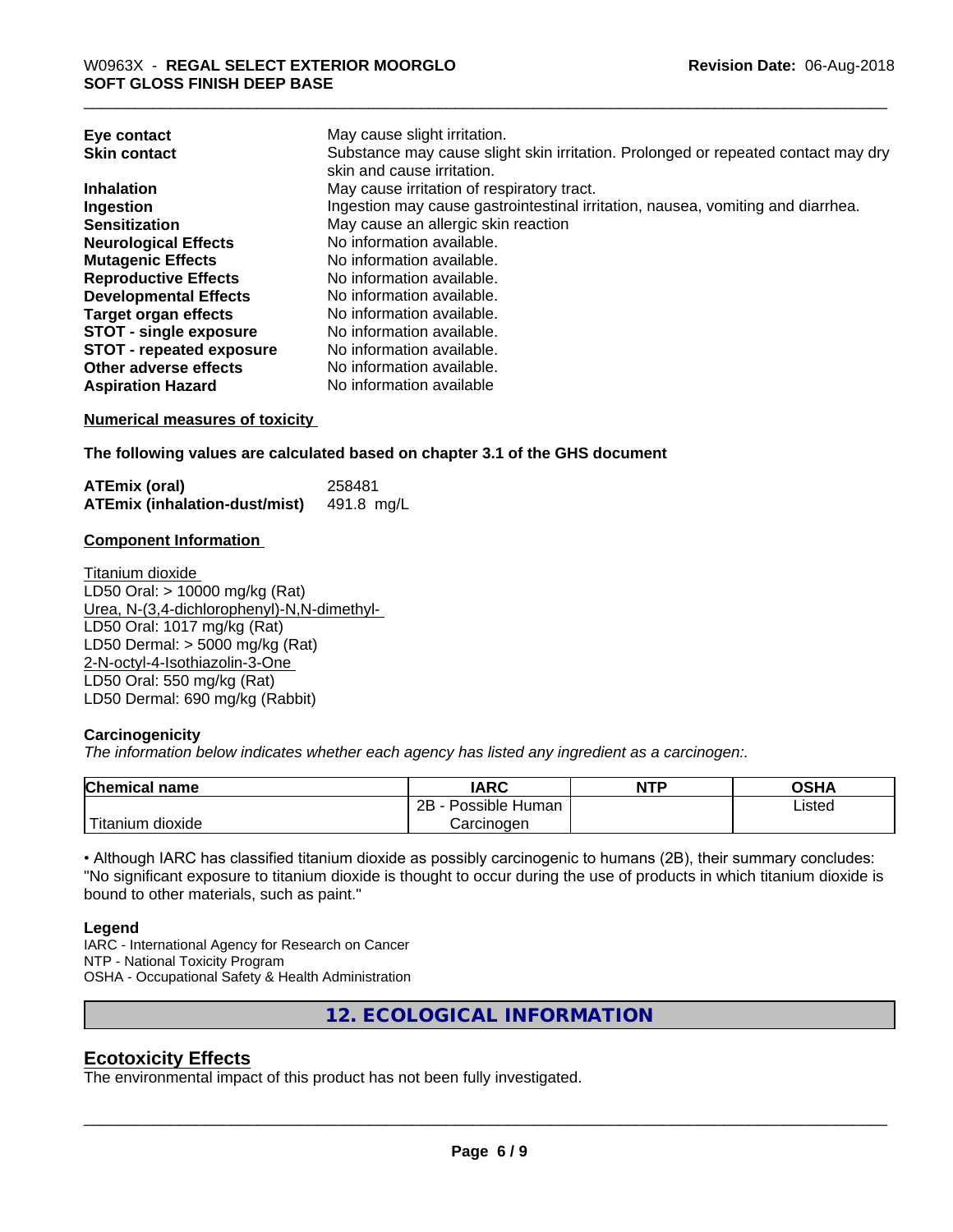#### **Product Information**

#### **Acute Toxicity to Fish**

No information available

**Acute Toxicity to Aquatic Invertebrates**

No information available

**Acute Toxicity to Aquatic Plants** No information available

### **Persistence / Degradability**

No information available.

#### **Bioaccumulation**

No information available.

#### **Mobility in Environmental Media**

No information available.

#### **Ozone**

No information available

### **Component Information**

#### **Acute Toxicity to Fish**

Titanium dioxide  $\overline{\text{LC50:}}$  > 1000 mg/L (Fathead Minnow - 96 hr.) Urea, N-(3,4-dichlorophenyl)-N,N-dimethyl- LC50: 3.5 mg/L (Rainbow Trout - 96 hr.)

#### **Acute Toxicity to Aquatic Invertebrates**

No information available

#### **Acute Toxicity to Aquatic Plants**

No information available

|                              | 13. DISPOSAL CONSIDERATIONS                                                                                                                                                                                               |
|------------------------------|---------------------------------------------------------------------------------------------------------------------------------------------------------------------------------------------------------------------------|
| <b>Waste Disposal Method</b> | Dispose of in accordance with federal, state, and local regulations. Local<br>requirements may vary, consult your sanitation department or state-designated<br>environmental protection agency for more disposal options. |
|                              | 14. TRANSPORT INFORMATION                                                                                                                                                                                                 |
| <b>DOT</b>                   | Not regulated                                                                                                                                                                                                             |
| <b>ICAO/IATA</b>             | Not regulated                                                                                                                                                                                                             |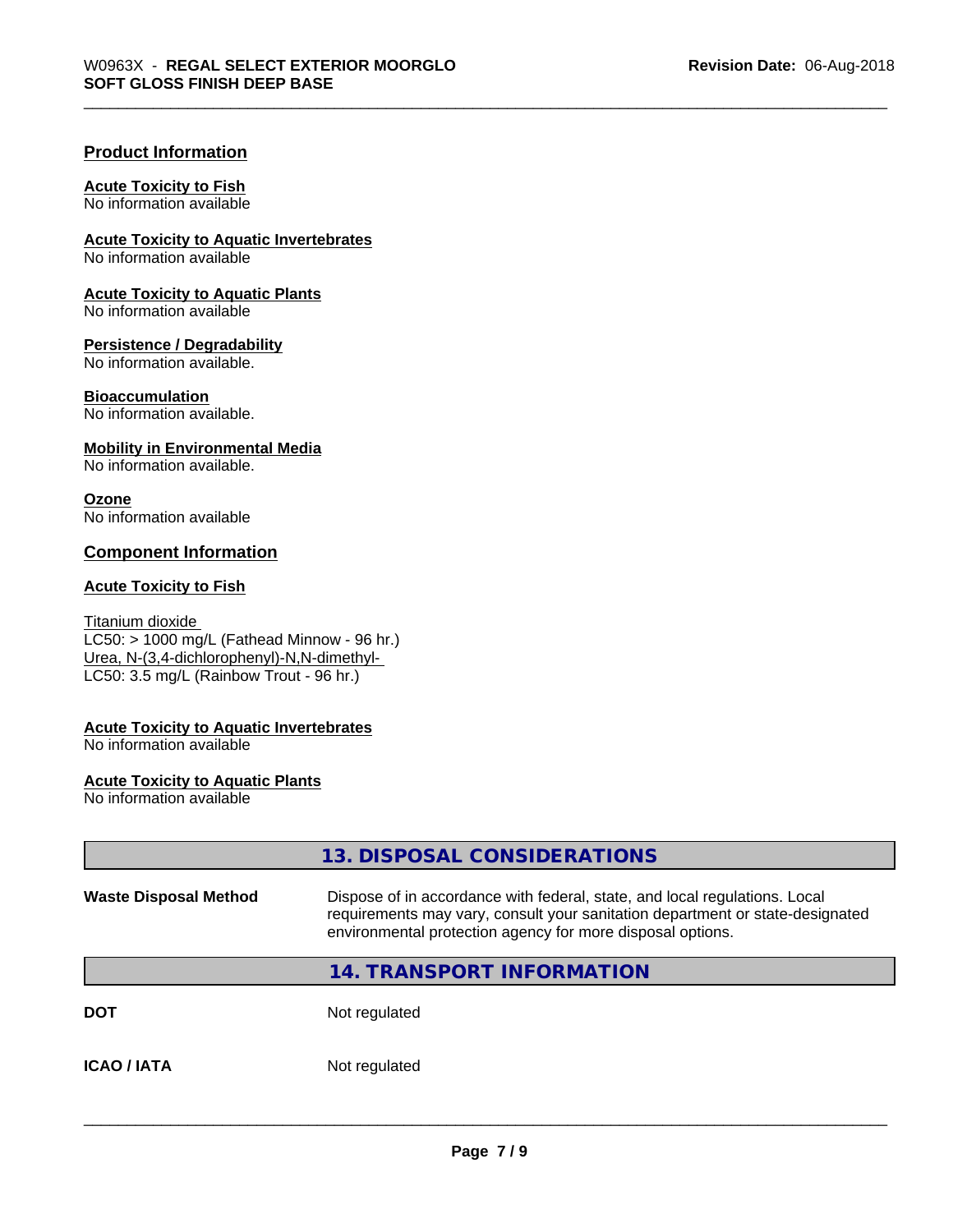**IMDG / IMO** Not regulated

**15. REGULATORY INFORMATION**

## **International Inventories**

| <b>TSCA: United States</b> | Yes - All components are listed or exempt. |
|----------------------------|--------------------------------------------|
| <b>DSL: Canada</b>         | Yes - All components are listed or exempt. |

# **Federal Regulations**

#### **SARA 311/312 hazardous categorization**

| Acute health hazard               | Yes |  |
|-----------------------------------|-----|--|
| Chronic Health Hazard             | Yes |  |
| Fire hazard                       | N٥  |  |
| Sudden release of pressure hazard | Nο  |  |
| Reactive Hazard                   | Nο  |  |

### **SARA 313**

Section 313 of Title III of the Superfund Amendments and Reauthorization Act of 1986 (SARA). This product contains a chemical or chemicals which are subject to the reporting requirements of the Act and Title 40 of the Code of Federal Regulations, Part 372:

*None*

#### **Clean Air Act,Section 112 Hazardous Air Pollutants (HAPs) (see 40 CFR 61)**

This product contains the following HAPs:

*None*

### **US State Regulations**

#### **California Proposition 65**

**A** WARNING: Cancer and Reproductive Harm– www.P65warnings.ca.gov

#### **State Right-to-Know**

| <b>Chemical name</b>                 | <b>Massachusetts</b> | <b>New Jersey</b> | Pennsylvania |
|--------------------------------------|----------------------|-------------------|--------------|
| Titanium dioxide                     |                      |                   |              |
| Urea,                                |                      |                   |              |
| N-(3,4-dichlorophenyl)-N,N-dimethyl- |                      |                   |              |

#### **Legend**

X - Listed

# **16. OTHER INFORMATION**